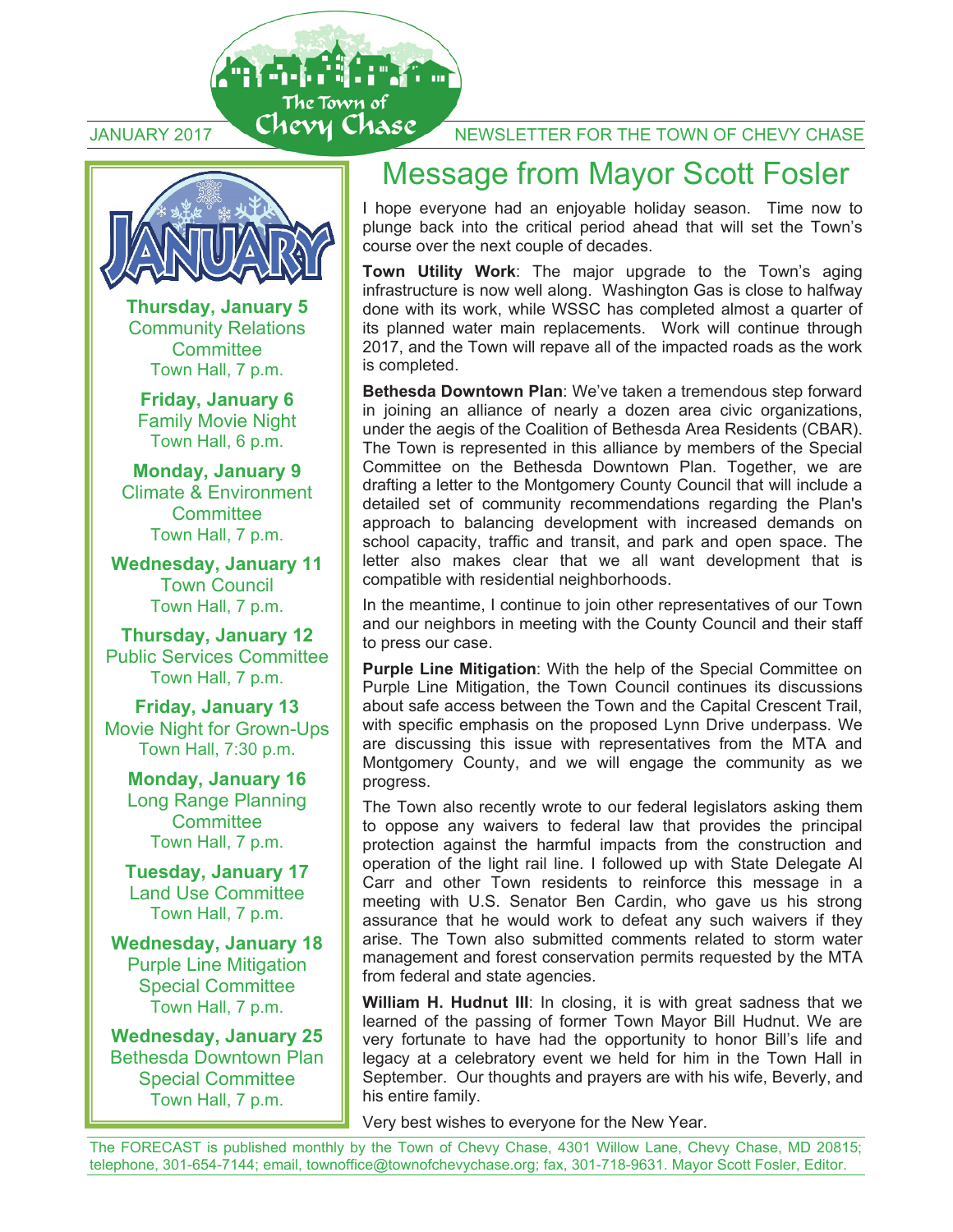## TOWN EVENTS

*The following events are brought to you by the Town's Community Relations Committee.*

### Family Movie Night – "The Secret Life of Pets" Friday, January 6, 6 p.m., Town Hall



Described by reviewer Red Tomatoes as "Fast-paced, funny, and blessed with a talented voice cast, *The Secret Life of Pets* offers a beautifully animated, cheerfully undemanding family-friendly diversion." A kind-hearted, sweet story about what pets do after we've gone off to work or to school. 91 minutes. Pizza, drinks and snacks. Please come to the Town Hall by 5:40 for food and drinks. Show starts promptly at 6 and is 90 minutes long. Space is limited, so please RSVP to 301-654-7144 or townoffice@townofchevychase.org.

## Town Coffee

### Friday, January 13, 9:30-11 a.m., 4401 Walsh Street

Please join your neighbors for a Town Coffee hosted by Nilmini and Joel Rubin at 4401 Walsh Street. Reconnect with your neighbors or extend a warm welcome to a new neighbor. All ages welcome. Please RSVP to townoffice@townofchevychase.org or 301-654-7144. If you are interested in hosting a future Town Coffee, please include that information with your RSVP.

### Movie Night for Grown-Ups - "Dior and I" Friday, January 13, 7:30 p.m., Town Hall

Our featured film brings the viewer inside the storied world of the Christian Dior fashion house with a behind-the-scenes look at the creation of Raf Simons' first haute couture collection as its new artistic director. "Dior and I" intimately demonstrates the tricky balance between art and commerce, perpetuating a mythology while attending to the bottom line, and doing it with the pressure of a



ticking clock. The film also shines a light on the toil it takes to create a look that's effortless – the meticulous structure and painstaking detail that make a gown float ethereally. Melding the everyday, pressure-filled components of fashion with mysterious echoes from the iconic brand's past, the film is also an homage to the seamstresses who serve Simons' vision. Please arrive at 7:30 for savory snacks and wine. The movie will start at 7:50 and runs 90 minutes. Please RSVP to 301-654-7144 or townoffice@townofchevychase.org.

## Winter Outerwear Clothing Drive

### Continues until January 31

The Town's Community Relations Committee, working with the Lawton Community Center, is collecting clean, gently-used or never used warm coats, gloves, mittens, scarves, hats, sweaters, pants, and socks to donate to local charities serving those in need. Clothing boxes for your donations are in the Town Hall and the Lawton Community Center. This drive runs until January 31, so please check your closets and drawers for possible donations.

**Save The Date ~ Magic Show! Friday, February 3 at 6 p.m. in the Town Hall.** Bring your children for a thrilling show with magician Michael Chamberlin. Pizza, popcorn and drinks will be served. Space is limited, so please RSVP to 301-654-7144 or townoffice@townofchevychase.org. Children must be accompanied by an adult during the entire event. Please note this show is in early February!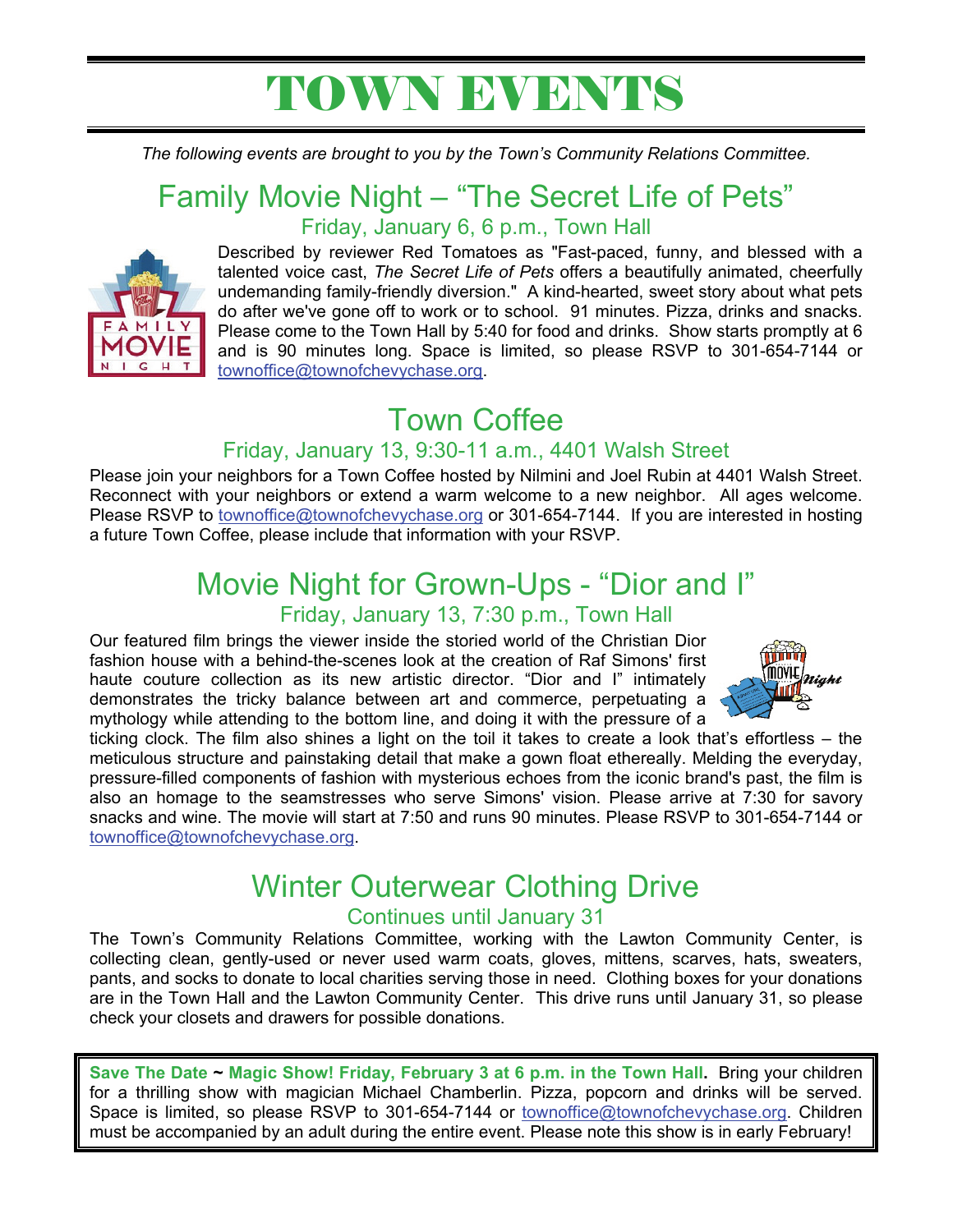## TOWN UPDATES



#### Recycle Your Christmas Tree!

The Town offers curbside pickup of Christmas trees. All wire, ornaments and tinsel must be removed. Please place the tree at the curb by 7 a.m. on Monday for regular yard waste collection.

### Please Remember to Shovel Your Sidewalk

Following inclement weather, it is important to ensure that the sidewalk adjacent to your house is cleared of snow and ice. If the accumulated snowfall is less than 3 inches, you are responsible for clearing the sidewalk. The Town will clear the sidewalks when snow accumulates to 3 inches or more.

### Preparations for Winter Weather

The Town's Winter Weather Preparedness flyer is available on the Town website at www.townofchevychase.org. We encourage you to review this information before the winter season begins.

#### Connect with the Town

Residents may sign up on the Town website to receive Town Crier emails, Alert TOCC voice messages and an electronic copy of the FORECAST newsletter. Information on how to connect with the Town using Facebook and Twitter also is posted on the Town website.

### Crime Watch

Please report all suspicious activity and crimes to the Montgomery County police at the nonemergency number: 301-279-8000. For emergencies or crimes in progress, call 911. Any information you can give to the police will help to make us safer. In addition, please report incidents to the Town office at 301-654-7144 so that we can notify our off-duty Montgomery County police officers.

# AROUND CHEVY CHASE

## CC@H Offers a Little Laughter for the New Year

We could all use a little more laughter in our lives these days, and CC@ H has just the answer. On Saturday, January 21 from 11 a.m. to 1 p.m. at the Chevy Chase Village Hall, Rae Cooper will share some videos from Victor Borge's TV show, complete with comments and annotations from Rae. Bring a friend and enjoy delicious refreshments along with the laughs!

On Thursday, January 12, drop by the Olympia Cafe on Brookville Road, any time between 10 and 11:30 a.m. for Brunch Bunch, our regular monthly gathering of neighbors for coffee and conversation. Open to all.

Our next Volunteer Training will take place on Thursday, January 19 from 10 a.m. to 12 noon, at the Town of Chevy Chase Town Hall. Please consider joining our wonderful group of neighbor volunteers. For more information, visit our website at www.chevychaseathome.org or call 301-657- 3115.

New Exercise Classes starting on Wednesday, January 11. We offer Gentle Seated Pilates/Balance on Wednesday mornings and Friday afternoons, and Zumba Gold on Wednesday mornings.

In 2017, MVA on Wheels will begin its nineteenth year of service in Friendship Heights. The bus will park on Friendship Boulevard adjacent to the Village Center from 10 a.m. to 2 p.m. on January 30, February 27, March 20, April 24, May 22, and June 19.